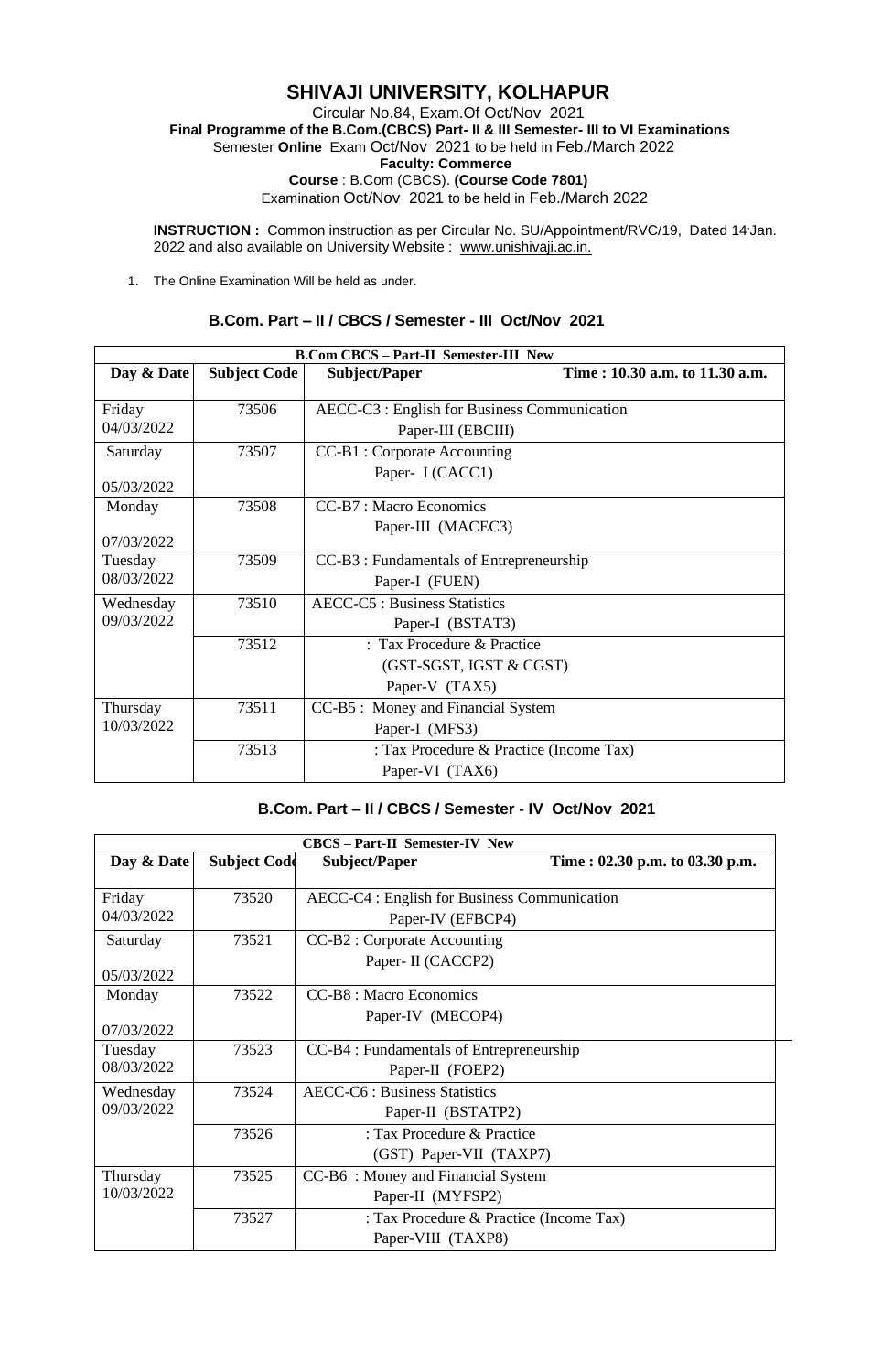| Day & Date             | <b>Subject Code</b> | <b>Subject</b><br>Time: 02.30 p.m. to 03.30 p.m.                       |  |
|------------------------|---------------------|------------------------------------------------------------------------|--|
| Wednesday              | 80240               | <b>Business Environment</b>                                            |  |
| 23/02/2022             |                     | (Indian Economics Environment) Paper - I                               |  |
| Thursday<br>24/02/2022 | 80241               | Business Regulatory Framework Paper - I                                |  |
| Friday<br>25/02/2022   | 80242               | Modern Management Practices Paper - I                                  |  |
| Saturday<br>26/02/2022 | 80243               | Co-Operative Development Paper - I                                     |  |
| Monday                 | 80244               | <b>Advanced Accountancy Paper I</b>                                    |  |
| 28/02/2022             | 80246               | Advanced Costing Paper - I                                             |  |
|                        | 80248               | Advanced Banking Paper - I                                             |  |
|                        |                     | (Banking Laws in India)                                                |  |
|                        | 80262               | Advanced Statistics Paper - I (Mathematical Methods)                   |  |
|                        | 80260               | Rural Economics and Co-Operation Paper-I                               |  |
|                        | 80250               | Industrial Management Paper - I                                        |  |
|                        | 80252               | Insurance Paper - I                                                    |  |
|                        | 80254               | Taxation Paper - I (Income Tax)                                        |  |
|                        | 80266               | Tax Procedure & Practice Paper - IX (Vocational) GST (New)             |  |
|                        | 80258               | Marketing Paper $-I$                                                   |  |
|                        | 80264               | E-Commerce Paper - I (Fundamental of E-Commerce)                       |  |
| Wednesday              | 80245               | Advanced Accountancy Paper - II (Auditing)                             |  |
| 02/03/2022             | 80247               | Advanced Costing Paper - II                                            |  |
|                        | 80249               | Advanced Banking Paper - II                                            |  |
|                        |                     | (Retail And Corporate Banking)                                         |  |
|                        | 80263               | Advanced Statistics Paper - II (Applied Statistics)                    |  |
|                        | 80261               | Rural Economics and Co-Operation Paper - II                            |  |
|                        | 80251               | Industrial Management Paper - II (Human Resource Management)           |  |
|                        | 80253               | Insurance Paper - II                                                   |  |
|                        | 80255               | Taxation Paper - II (Exise, MVAT and Service Tax)                      |  |
|                        | 80267               | Tax Procedure & Practice Paper – $X$ (Vocational)<br>(CSTOMS)<br>(New) |  |
|                        | 80259               | Marketing Paper - II                                                   |  |
|                        | 80265               | $E$ – Commerce Paper – II (Internet and Web Designing)                 |  |

## **B.Com. Part – III / CBCS / Semester - V Oct/Nov 2021**

## **B.Com. Part – III / CBCS / Semester - VI Oct/Nov 2021**

| Day & Date | <b>Subject Code</b> | <b>Subject</b><br>Time: 10.30 a.m. to 11.30 a.m.               |
|------------|---------------------|----------------------------------------------------------------|
| Wednesday  | 80270               | Business Environment (Indian Economics Environment) Paper - II |
| 23/02/2022 |                     |                                                                |
| Thursday   | 80271               | Business Regulatory Framework Paper - II                       |
| 24/02/2022 |                     |                                                                |
| Friday     | 80272               | Modern Management Practices Paper - II                         |
| 25/02/2022 |                     |                                                                |
| Saturday   | 80273               | $Co$ -Operative Development Paper – II                         |
| 26/02/2022 |                     |                                                                |
| Monday     | 80274               | <b>Advanced Accountancy Paper - III</b>                        |
| 28/02/2022 | 80276               | Advanced Costing (Method of Cost Accounting)Paper – III        |
|            | 80278               | Advanced Banking (Bank Management Practices) Paper - III       |
|            | 80293               | Advanced Statistics Paper – III (Probability and Probability   |
|            |                     | Distributed)                                                   |
|            | 80288               | Rural Economics and Co-Operation Paper – III                   |
|            | 80280               | Industrial Management (Production Mgt) Paper - III             |
|            | 80282               | Insurance (Claim Mgt. In Life Insurance) Paper – III           |
|            | 80284               | Taxation Paper - III                                           |
|            | 80298               | Tax Procedure & Practice GST (CGST, SGST, IGST) Paper - XI     |
|            | 80291               | Marketing (Services Marketing) Paper - III                     |
|            | 80295               | E-Commerce Paper - III                                         |